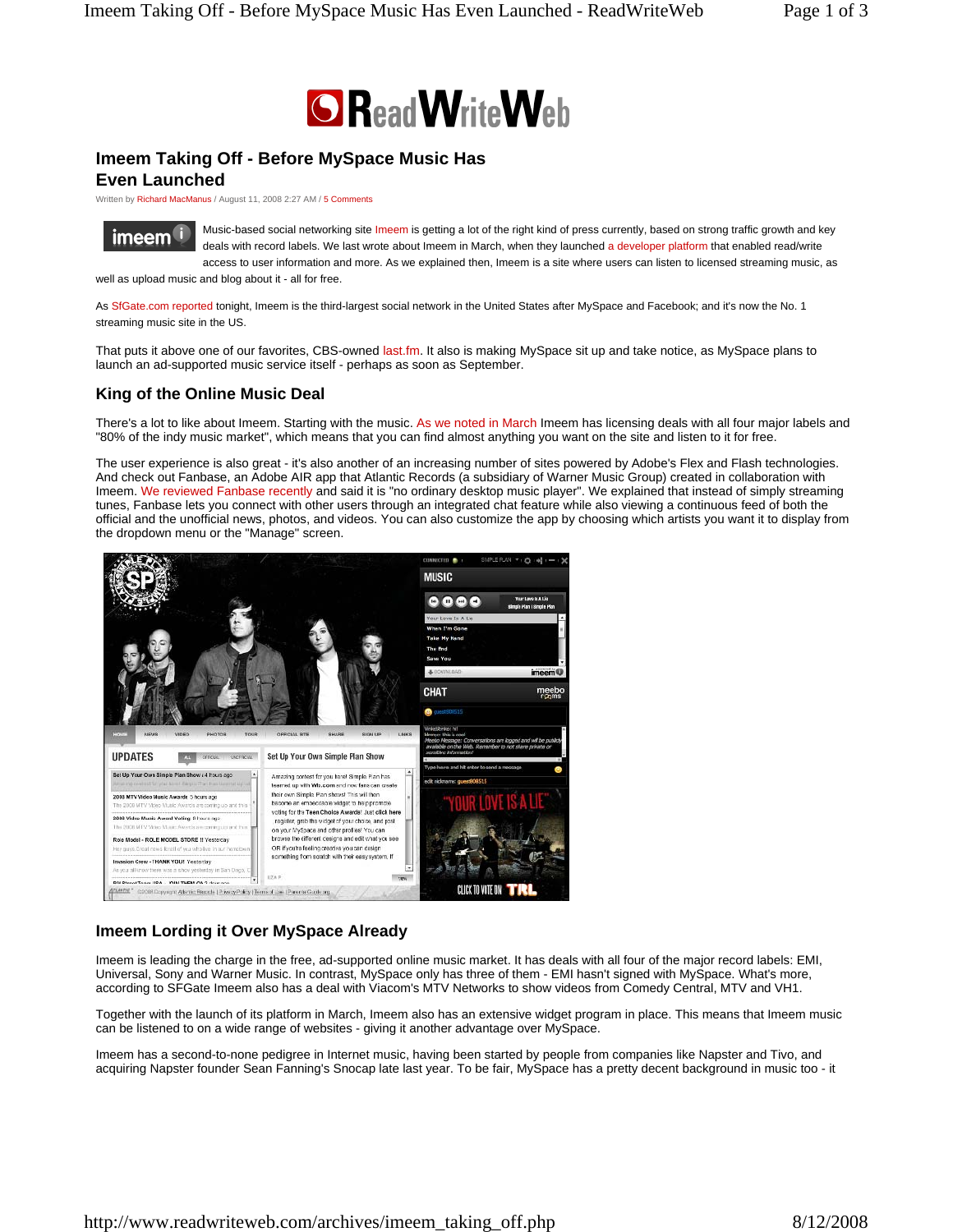was said to be the driving force behind MySpace becoming popular in the first place.

In terms of users, Imeem had more than 27 million unique visitors in June according to comScore and it has 65,000 new users register each day. The company also says it gets more than 85 million total unique visitors of its widgets. These are impressive stats, although MySpace is still much bigger - with an estimated 120 million users.

## **But Can it Earn Money?**

It's not necessarily all rosy. According to a recent CNN article, Imeem may struggle to earn a decent revenue. It estimates that Imeem is getting an average CPM of \$4 per page, which CNN thinks is insufficient to pay the record labels. CNN states that the major labels control 86% of all album sales in the United States and that they "generally want to be paid about a penny each time someone listens to one of their songs at a website like Imeem." However Imeem counters that they have "ad revenue-sharing" arrangements with the record companies, rather than the standard penny-a-song contracts. Also Warners has invested in Imeem. The same CNN article estimates MySpace Music revenue will be around \$3 CPM, so even here Imeem seems to have the upper hand.

Both Imeem and MySpace will continue implementing alternative revenue models. For example Imeem had a deal with movie star turned musician Scarlett Johansson, who released her album "Anywhere I Lay My Head" exclusively on Imeem in May.



### **Conclusion**

There's no doubt that Imeem has serious momentum, and backing (Sequoia Capital and Morgenthaler Ventures are investors). With all 4 record labels behind it and an especially cozy relationship with Warners, together with traffic that is rocketing upwards, Imeem appears poised to tip big time into the mainstream. You cannot of course count out MySpace Music, it is a joint venture after all with 3 of the 4 big record labels. But Imeem's growth rate and buzz is reminiscent of that of YouTube just before it got huge.

Watch this space, or should we say *listen* to it.



#### **Comments**

Subscribe to comments for this post OR Subscribe to comments for all Read/WriteWeb posts

1. Whoa. My head is spinning. Imeem is really doing great and it shows just how well a site can do when the right amount and kind of effort is put into it.

Posted by: Nicki B. | August 11, 2008 4:14 AM